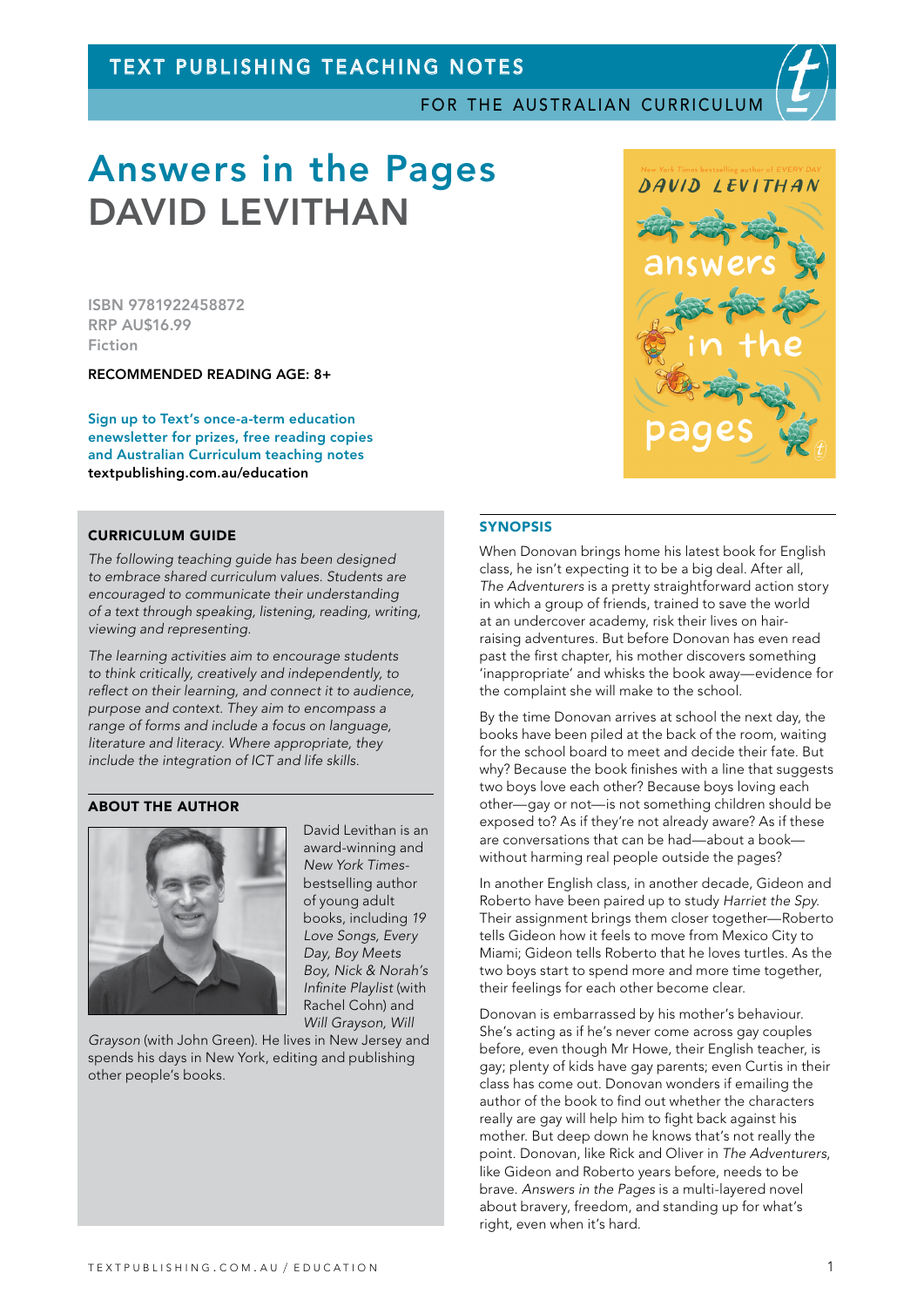#### BEFORE READING

- 1. Read the sentence that starts all of the controversy (p. 1). What are the different ways that people might interpret this sentence? How do you interpret it? Should any of the interpretations be considered controversial or inappropriate?
- 2. As a class, discuss censorship and book banning. What are some of the reasons that books have been banned or censored? Make a list of famous books that have been banned, and discuss the reasons why. Are people surprised by any of the books on the list? Is any reason good enough to ban a book?
- 3. Why is it frightening to stand up for what's right? Have you ever had to speak up against something? How did you feel? Why was it important to you to have your voice heard?

## WHILE READING

- 1. What kind of content makes a book 'appropriate' or 'inappropriate'? Who should decide whether a book is appropriate for young people to read? Who gets to decide in the story?
- 2. What do you think makes Donovan's mother want to read more of *The Adventurers* before she lets him keep reading it? What kinds of 'things' does she need to understand about the author? Should the author's intention or life matter?
- 3. What does Gideon first notice about Roberto?
- 4. What does Mr Howe tell the class 'adventure' means? What do the kids in class say it means to them? What does an adventure look like to you? Who would you take on an adventure with you?
- 5. Why do you think Mr Howe tells the class to take their books home?
- 6. How does everyone respond when they're told not to read the book? What do they do? What would you do?
- 7. Who is Roberto's favourite character in *Harriet the Spy*? Why?
- 8. What is Oliver afraid of in *The Adventurers*? How does he confront his fear?
- 9. Is Donovan responsible for his mother's actions? Why does he think he is? What does Mr Howe say to make him feel hetter?
- 10. Donovan and his classmates are frustrated that they're being left out of the discussion, even though it's about them. Do you ever feel this way? Why do you think adults fail to take kids' opinions seriously? What could adults learn by reading this book?

#### AFTER READING

#### **CHARACTER**

- 1. What are the two things that Gideon White is 'really, really good' at? After reading the book, is there anything else you would say he's good at?
- 2. Rick and Oliver might not be Gideon and Roberto, but there are many parallels between the two. Make a list of any similarities you observe as you're reading—this might be conversations that the characters have, or personality traits, or observations about their relationship. What do you think *The Adventurers* is about?
- How would you describe Donovan's mother? Do you think she's trying to make people feel bad about themselves? What *does* motivate her? What does Donovan say that makes her reconsider her actions?

#### STYLE AND STRUCTURE

- 1. The book weaves three stories together— Donovan's story, chapters from *The Adventurers*, and Gideon and Roberto's story. Why do you think the writer has chosen to tell the story in this way? When do you start to realise how the characters in the separate chapters connect to each other?
- 2. What are the three main points of view that writers use? Which points of view are used in the narrative? Why do you think only Donovan's chapters are written in first person? Try rewriting one of these chapters in third person or second person and discuss the difference.

# THEMES

#### Bravery

- 1. In *The Adventurers*, Rick and Oliver need to show bravery against obvious dangers, such as McAllister and his goons, burning buildings, or alligators. But there are other ways to be brave, as Gideon, Roberto and Donovan all find out. What are some of the ways that these characters demonstrate their bravery?
- 2. Is Curtis brave to come out to his class? Should people need to brave in order to be themselves?
- 3. Write about a time when you've been brave. Did you know that you were being brave in the moment, or were your actions motivated by something else? What motivates the bravery in each of the stories in the book?

#### Power of stories

1. Why are people so afraid of stories? Mr Howe suggests to Donovan that 'some of the parents who are most afraid of this book are actually afraid that the world you're growing up in isn't the world they grew up in'. (p. 98) Why is this something for adults to fear? Do you think this is why Donovan's mum wants to ban the book?